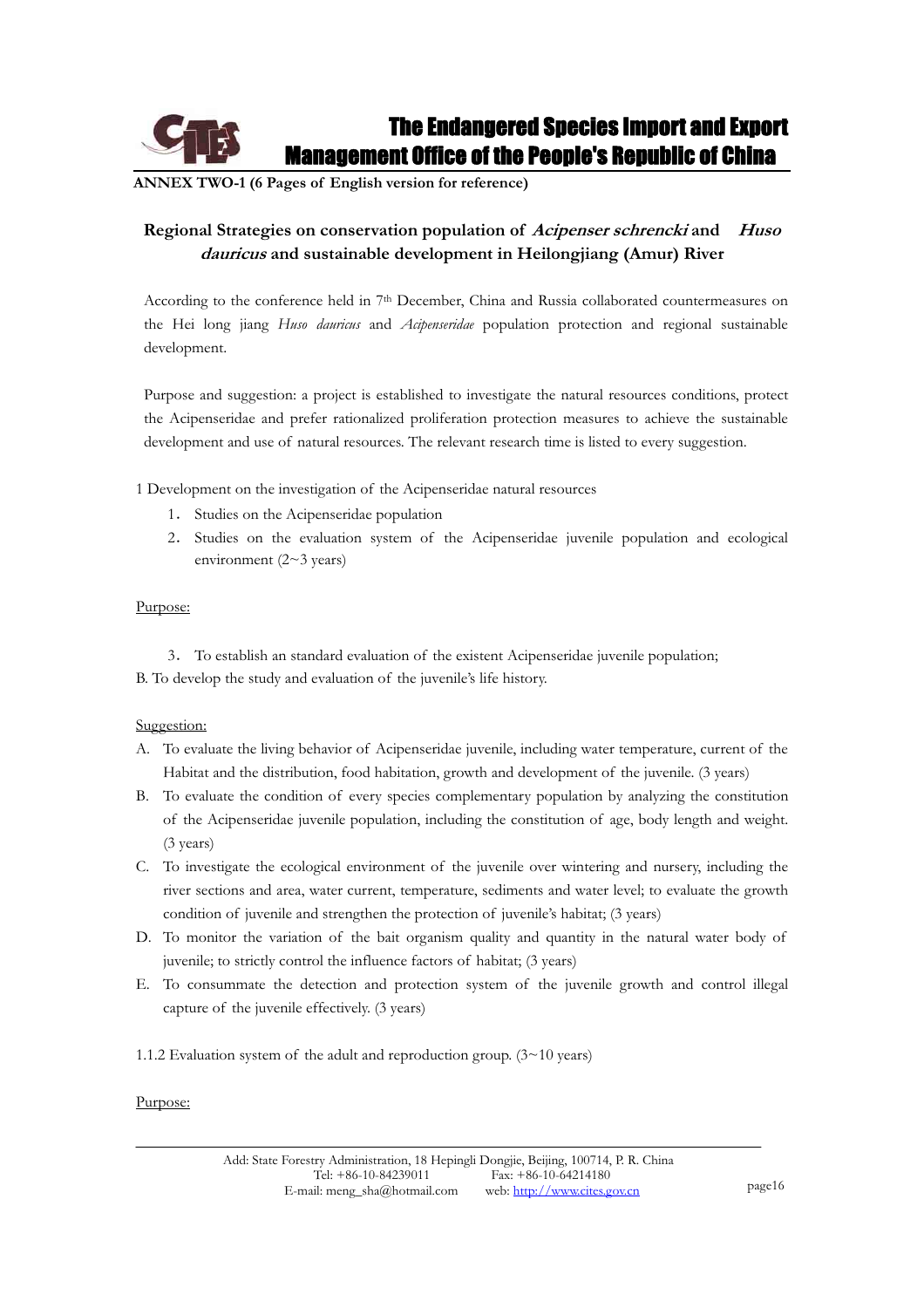

- A. To comprehend the population status of the Heilongjiang River sturgeon;
- B. To investigate the habitat requirement of the adult and reproduction group;
- C. To evaluate the resources of Acipenseridae.

# Suggestion:

- A. To investigate the changes of Acipenseridae population structures, including the constitution of age, body length and body weight; (10 years)
- B. To make a countable traits statistic analysis and comparison to detect the conditions of population genetic variation; (5 years)
- C. To investigate the Acipenseridae distributing conditions and the feeding and migrating habits of the adult sturgeon; (3 years)
- D. To investigate the population structure, reproductive biology (including fecundity, reproductive cycle, gonad development ratio and mature reflectivity), and the distribution of spawning site, the ecological conditions and the influence of variety to the reproduction, including time, water temperature, water level, flow velocity, silt content and zymolite; (10 years)
- E. To statistics the production of catches and the quantitative variety of the fishing boats; (1 year)
- F. To control the migration of reproductive, fattening and over wintering site;  $(1 \sim 2 \text{ years})$
- G. To comprehended the catches production, illegal capture and it's time and place to establish and practice the catches hierarchy. (1 year)

1.1.3 Studies on the ecological environment and other information varieties in the water area of Acipenseridae

# Purpose:

- A. The environmental requirement of Acipenseridae in different life periods;
- B. to detect the heavy threaten factors to the habitat site and understand the protection condition of the habitat site;

# Suggestion:

- A. To determine the requirement of different population to the habitat site; (5 years)
- B. To study the migration behavior of Acipenseridae; (5 years)
- C. To study the habitat site protection and actualization conditions. (5 years)
- 1.2 The monitoring of the genetic traits and variation
- 1.2.1 Studies on the Acipenseridae genetic diversity  $(1~5~years)$

#### Purpose:

- A. To understand the morphological structure of Heilongjiang Acipenseridae;
- B. To further consummate the fish introduction and production management, to protect genetic diversity of Heilongjiang River Acipenseridae.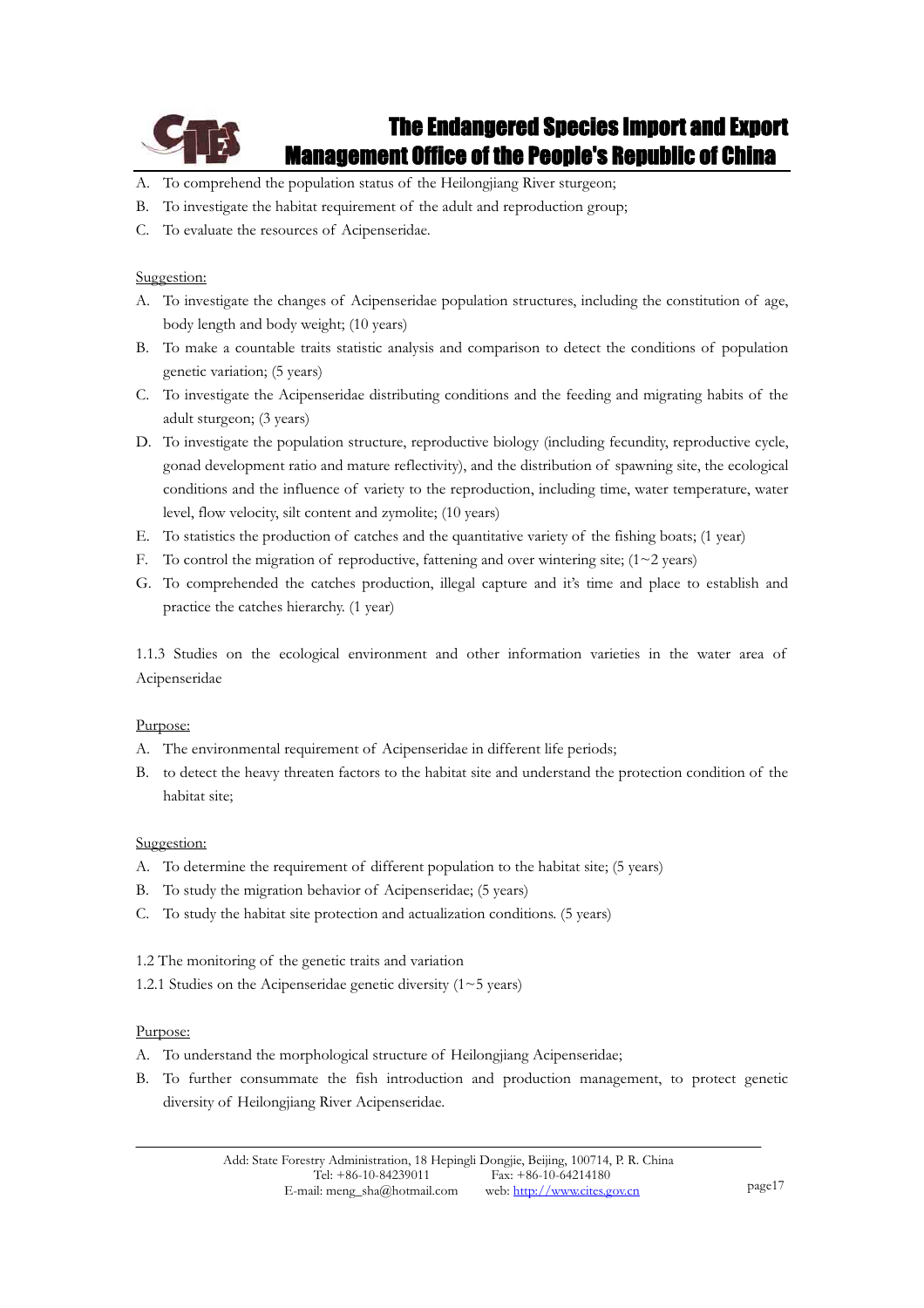

#### Suggestion:

- A. To develop the study on the morphological structure of *Huso dauricus* and Heilongjiang River sturgeon; (3 years)
- B. The sturgeon population genetic diversity comparison between in the natural environment and artificial releasing water area; (5 years)
- C. To consummate the project of artificial releasing and prevent the invasion of hybrid strictly.  $(1~2~)$ years)

1.2.2 The studies on the Acipenseridae karyotype

# Purpose:

- A. To evaluate the Heilongjiang river Acipenseridae genetic variation;
- B. To protect the Heilongjiang river Acipenseridae genetic diversity;
- C. To strengthen the management and consummate the artificial enrichment procedure.

# Suggestion:

- A. to determine the karyotype of *Huso dauricus* and Heilongjiang *Acipenser* living in different water area; (3 years)
- B. To determine the hybrid species karyotype in natural water area; (3 years)
- C. To establish the artificial releasing and enrichment procedures. (1 year)

1.3 The resource alternation, the ecological environment change of living water area and behavior interfere factors

# Purpose:

- A. To analyze the changing cause of the natural Acipenseridae resources;
- B. To protect the natural resources;
- C. To strengthen environment protection;
- D. To control the catches.

# Suggestion:

- A. To investigate the variety of hydrological factors in the Acipenseridae habitat water area; (2 years)
- B. To investigate the catches of Heilongjiang Acipenseridae; (1 year)
- C. To investigate the relationship between the Heilongjiang River volume of runoff and reproductive group; (5 years)
- 1.4 The establishment of unified Heilongjiang Acipenseridae research methods (1~3 years)

- A. To consummate the research methods of Acipenseridae juvenile and reproductive group; (2 years)
- B. To protect the endemic sturgeon species in Heilongjiang River and prevent the un-allowed releasing,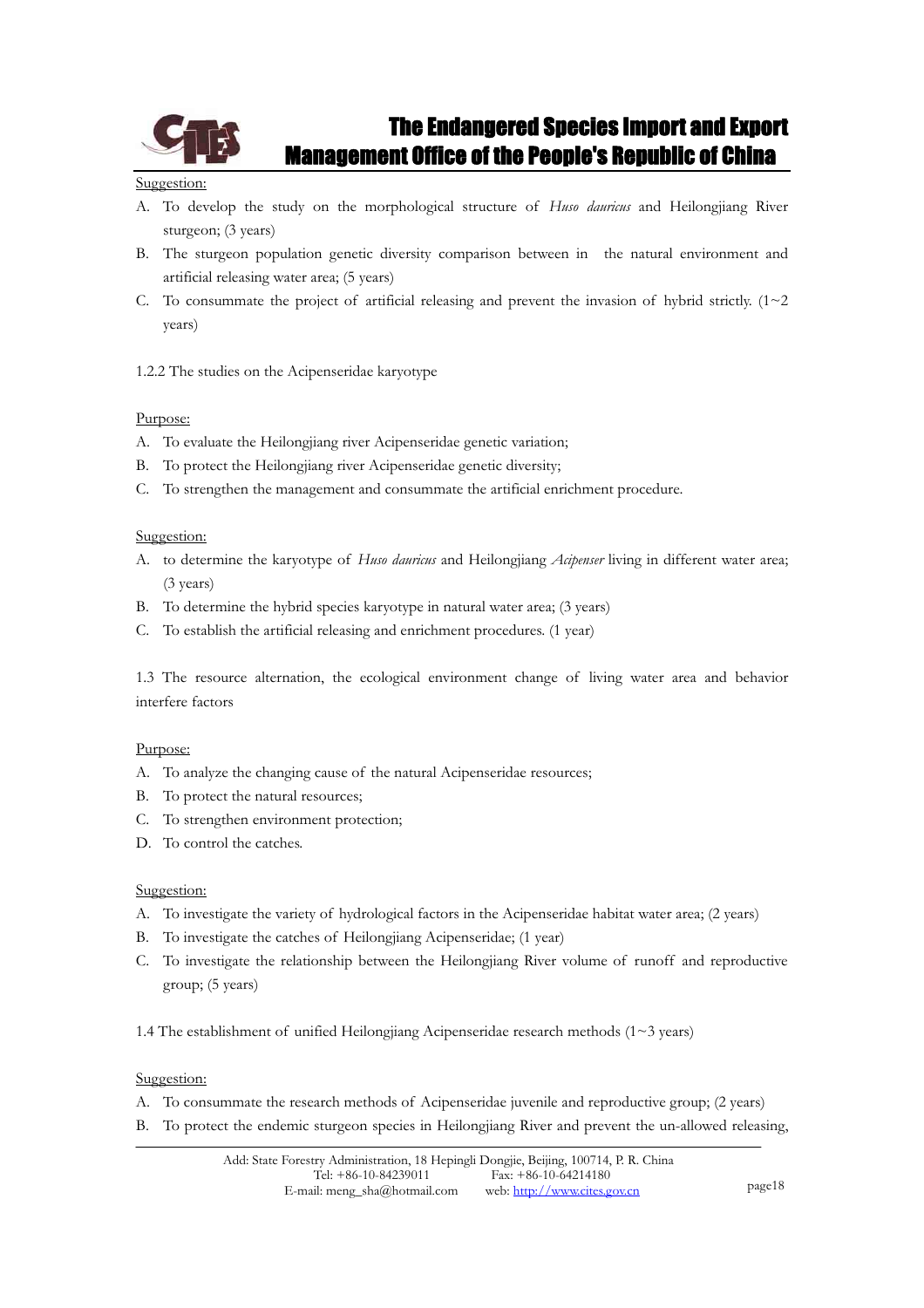

introduction and hybridization; (1 year)

- C. To develop the study on Acipenseridae resources renewal and fish production;  $(2~3~years)$
- D. To practice wild domestication before fry releasing. (2 years)

2 The artificially protective measures

### Purpose:

To strengthen the Acipenseridae protective law enforcement; to consummate the Acipenseridae protect and proliferate regional system; to establish reasonable capture limitation and protect the Acipenseridae natural resources; to develop sustainable use of the Heilongjiang Acipenseridae; to develop the study on the artificial breeding, set up the Acipenseridae germplasm resource bank and protect germplasm diversity.

2.1 Reguratons and politics

#### Purpose:

To strengthen the Acipenseridae protection; to consummate the measures to protect and proliferate Sturgeon fish

# Suggestion:

- A. To understand existent national protective policy; (1 year)
- B. To participate the exploitation of trade certificated DNA system of the Acipenseridae; (3 years)
- C. To adjust the protective measures to fit the Acipenseridae biology; (1 year)
- D. To limit or forbid the capture of wild stock in forbidding fishing area during the closed fishing seasons; (1 year)
- E. To determine the enforcement of the law and politics to ensure the effective performance of the protective measures. (1 year)

# 2.2 Fishing intensity

#### Purpose:

- B. To protect and sustainable utilize the Heilongjiang Acipenseridae effectively;
- C. To utilize the natural resources reasonably.

- A. to control the illegal capture and trade strictly and take effective measures to ensure the comply of the law; (1 year)
- B. to understand fishing intensity in the recent 20 years, including ships and nets; (1 year)
- C. to evaluate the influence of fishing intensity variety to resources in the resent 20 years; (3 years)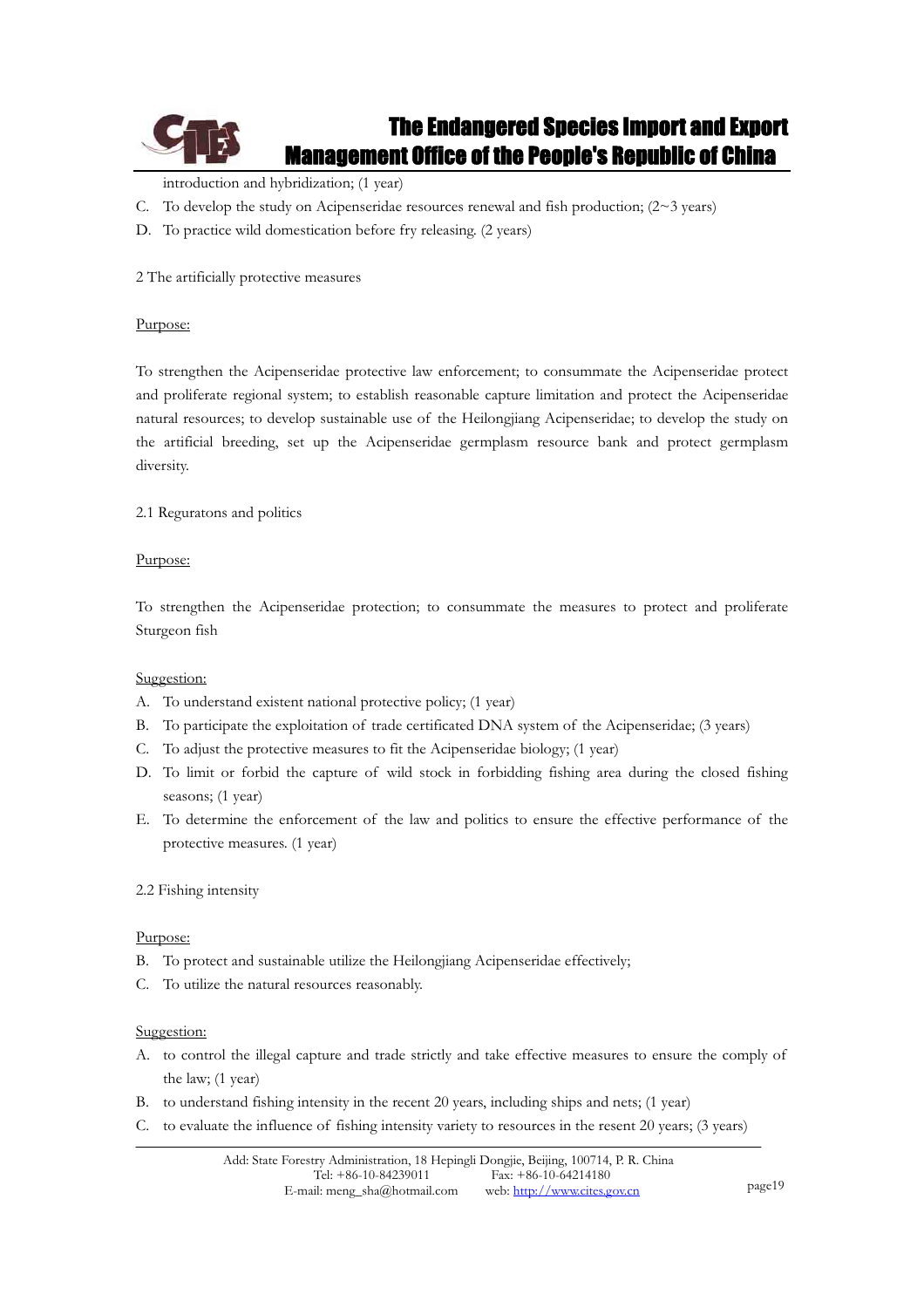

### 2.3 Artificial cultures and releasing

#### Purpose:

- 1. To protect and sustainable utilize of the Heilongjiang Acipenseridae effectively;
- 2. To utilize the natural resources reasonably.

#### Suggestion:

- A. To understand the artificial breeding conditions in different regions, including area, production and juvenile origin;
- B. To develop the study on culture and re-use of prepared parent fishes;
- C. To detect the quantities and stand of the artificial releasing fish to ensure its effective performance; (3 years)
- D. To forbid the fish species with dangerous genes enter into the natural water body;  $(1~2~years)$
- E. To consummate the operating regulations of artificial releasing.
- 2.4 The construction of original site

#### Purpose:

To prevent endemic species germplasm from polluting; to recover the natural resources.

# Suggestion:

- A. To construct original site; (3 years)
- B. To detect management of original site; (1 year)
- C. To consummate the original fish production and detection system of original site. (1 year)

3 The construction of Acipenseridae natural resources detection system

Purpose: to construct detection system of Acipenseridae juvenile, reproductive group alteration and environment; to master the relationship between altered regulation and environment; to provide scientific proof for protecting and improving the Acipenseridae survival environment.

3.1 The detection of juvenile

#### Purpose:

To make the juveniles grow normally.

- A. To detect the natural reproductive juveniles; (3 years)
- B. To tracking detect the growth and development of the artificial releasing juvenils; (3 years)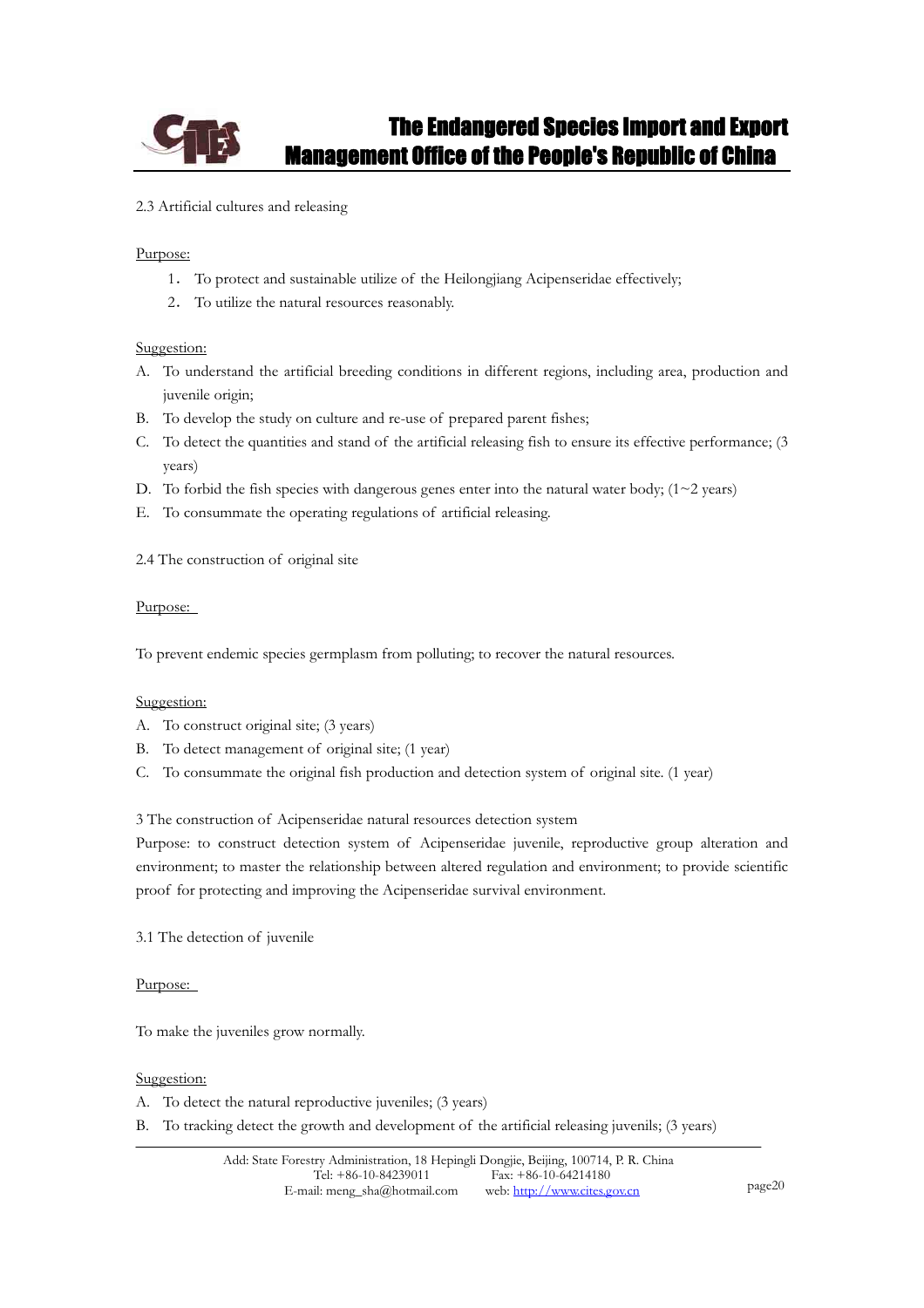

3.2The monitoring of the spawning site, cultural site and over winter site (3 years)

#### Purpose:

To comprehended the influence of perch site to the fish resources

- 3. To monitor the water area variation of the perch site, including the spawning site, cultural site and over winter site (3 years);
- 4. To control the noxious substance introduction to the Acipenseridae perch site.

4 The adaptability management under the leading of CITES

#### Purpose:

To strengthen the construction of national jurisprudence; to develop the evaluation on Acipenseridae natural resources; to ensure the performance of the treaty made in the 7<sup>th</sup> December conference.

- 5. The performance of the treaty made in the 7<sup>th</sup> December Conference (1 year)
- 6ˊ to achieve a consistent attitude on the sturgeon export quota according to regional detection system.

Suggestion: (2 years)

- A. To strengthen the construction of national jurisprudence and ensure the performance of the treaty made in the 7th December conference; (2 years)
- B. To organize national conference and international academic communication on the Acipenseridae termly; (2 years)
- C. To develop the natural resources evaluation on the Acipenseridae termly, including the evaluation on population and population fluctuation factors, such as, capture, pollution, vegetative cover, bait, enemy biology, the change of the spawning sites, cultural sites and over winter sites; (2 years)
- D. To establish capture limitation and export quota of every species and form a consistent attitude to report to the secretary, according to regional detection system. (1 year)
- 5 The national protective strategies

#### Purpose:

To develop and utilize the national management plan reasonably.

- A. To consummate the management law and policy; (1 year)
- B. To establish the catches records; (1 year)
- C. To establish the project on the research and foundation guarantee policy; (1 year)
- D. To detect the effect of artificial releasing (germplasm detection); (2 years)